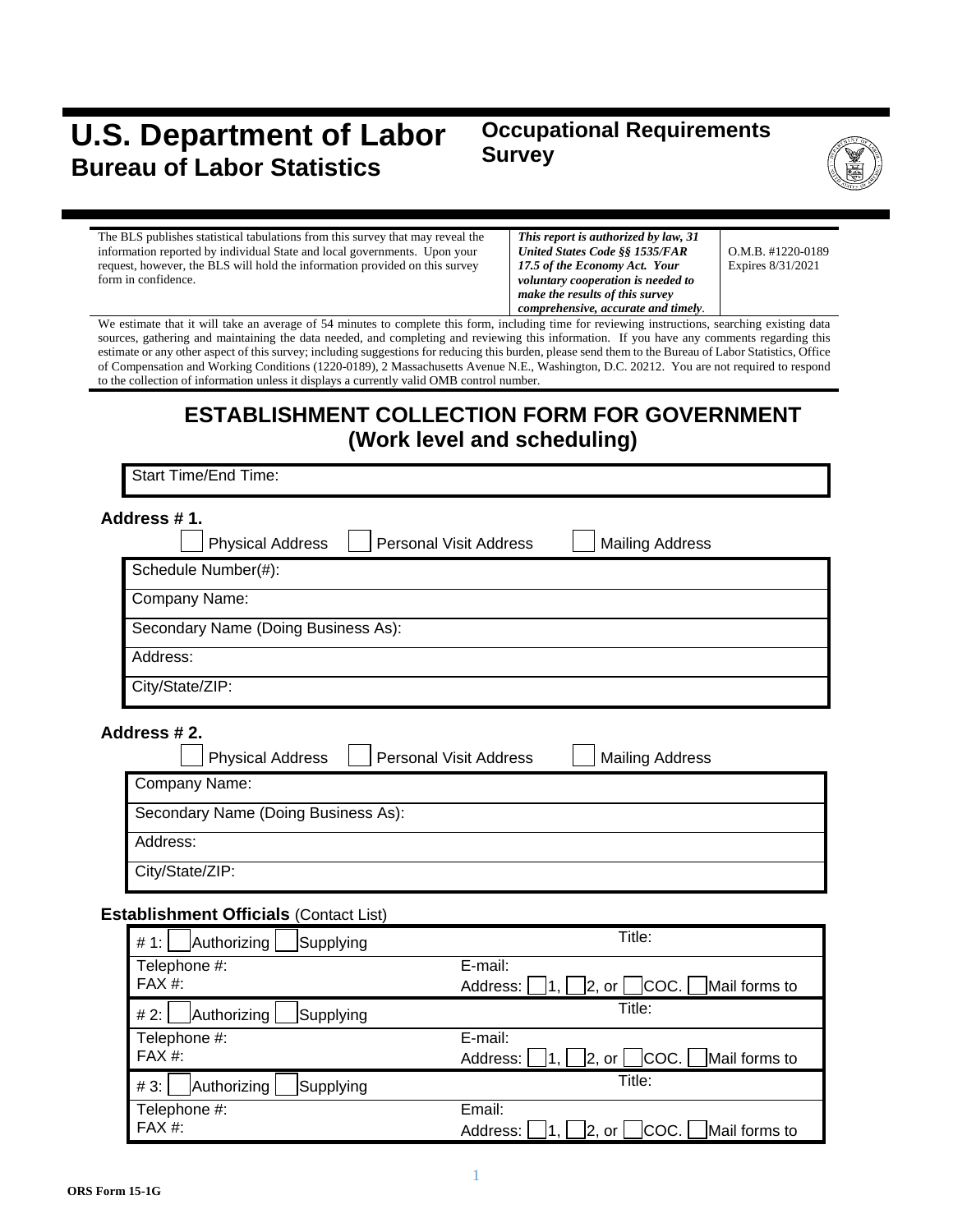## **Central Office Clearance** (Complete if clearance and/or data obtained from this source)

| Schedule (data) obtained:<br>Clearance obtained: |
|--------------------------------------------------|
| Company Name:                                    |
| Address:                                         |
| City/State/ZIP:                                  |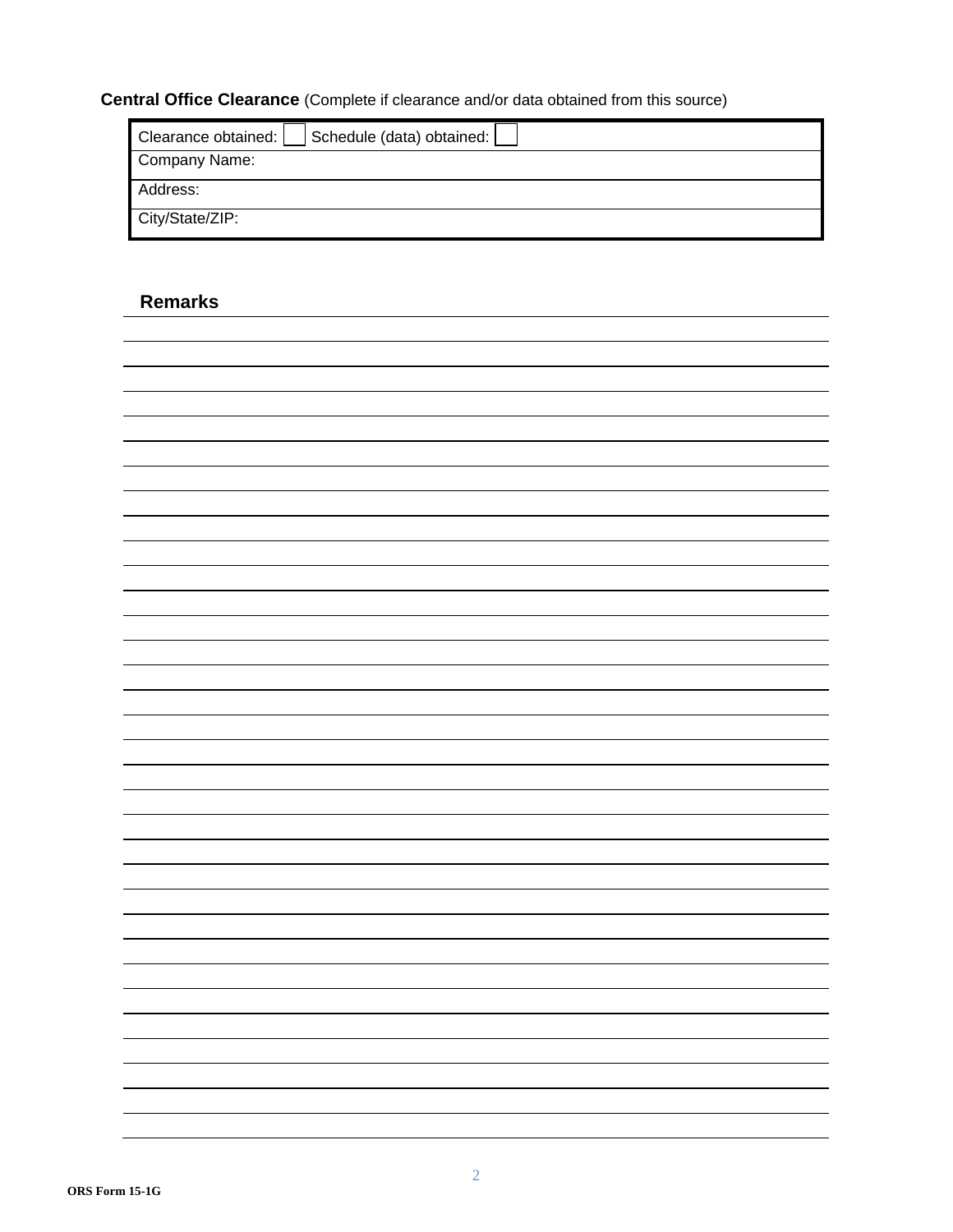#### **COMPANY DATA**

| <b>Establishment Information (current data)</b> | Schedule #:              |                        |
|-------------------------------------------------|--------------------------|------------------------|
| State:                                          | <b>Sample Number:</b>    |                        |
| <b>Assigned Employment:</b>                     | <b>Total Employment:</b> | <b>PSO Employment:</b> |
| <b>NAICS:</b>                                   |                          |                        |
| <b>Establishment Description:</b>               |                          |                        |
| <b>Product Description:</b>                     |                          |                        |

#### **Collection Information**

| --                  | Collection:                         |
|---------------------|-------------------------------------|
| `Economist:         | ot.                                 |
| -iela               | Method                              |
| collection<br>Date: | Reference Date:<br>.<br>roll<br>dV. |

| $\Box$ Respondent waived confidentiality | □ Data obtained electronically |
|------------------------------------------|--------------------------------|
|                                          |                                |

**Document obtained** (Secondary data source)

| Written Permission:<br>Yes.<br>No. | Name and Title of Official:                 |
|------------------------------------|---------------------------------------------|
| Date of Permission:                | Permission on file at RO: [<br>Yes,<br>' No |

#### **Status**

| <b>Establishment Status:</b> | <b>Remarks:</b> |
|------------------------------|-----------------|
| Usable                       |                 |
| Refusal                      |                 |
| Out of business              |                 |
| Out of scope                 |                 |
| No matching jobs             |                 |
| Duplicate                    |                 |

#### **SMG Notification**

| Reason:                               | Remarks: |
|---------------------------------------|----------|
| Ownership/NAICS change                |          |
| Part of assigned unit                 |          |
| Collected unit larger than assigned   |          |
| Employment +/- 20% of assigned        |          |
| Employment up - business fluctuations |          |
| Sampled employment wrong              |          |
| SMG chose establishment subsample     |          |
| Overlap (set by system)               |          |
| Other discrepancy                     |          |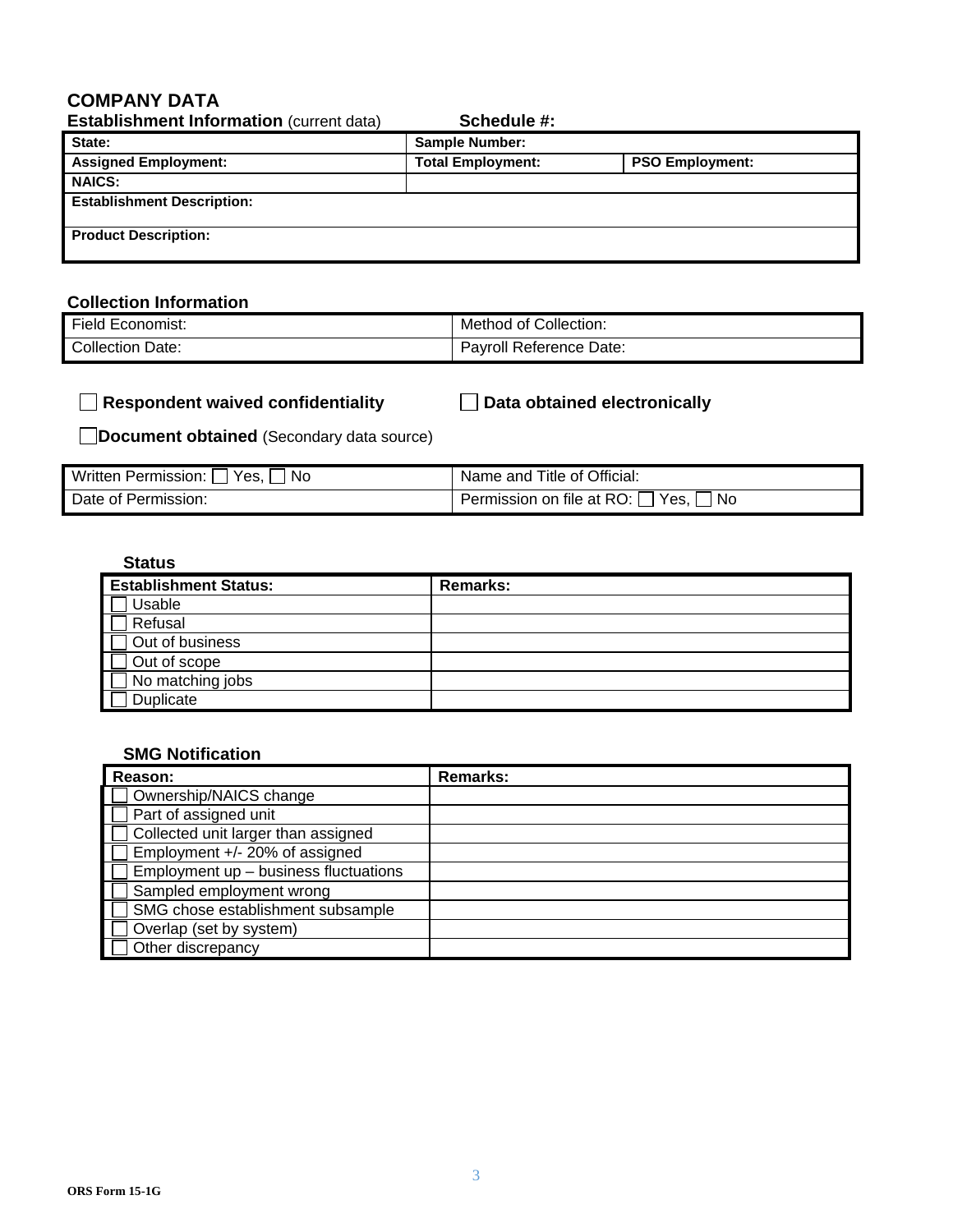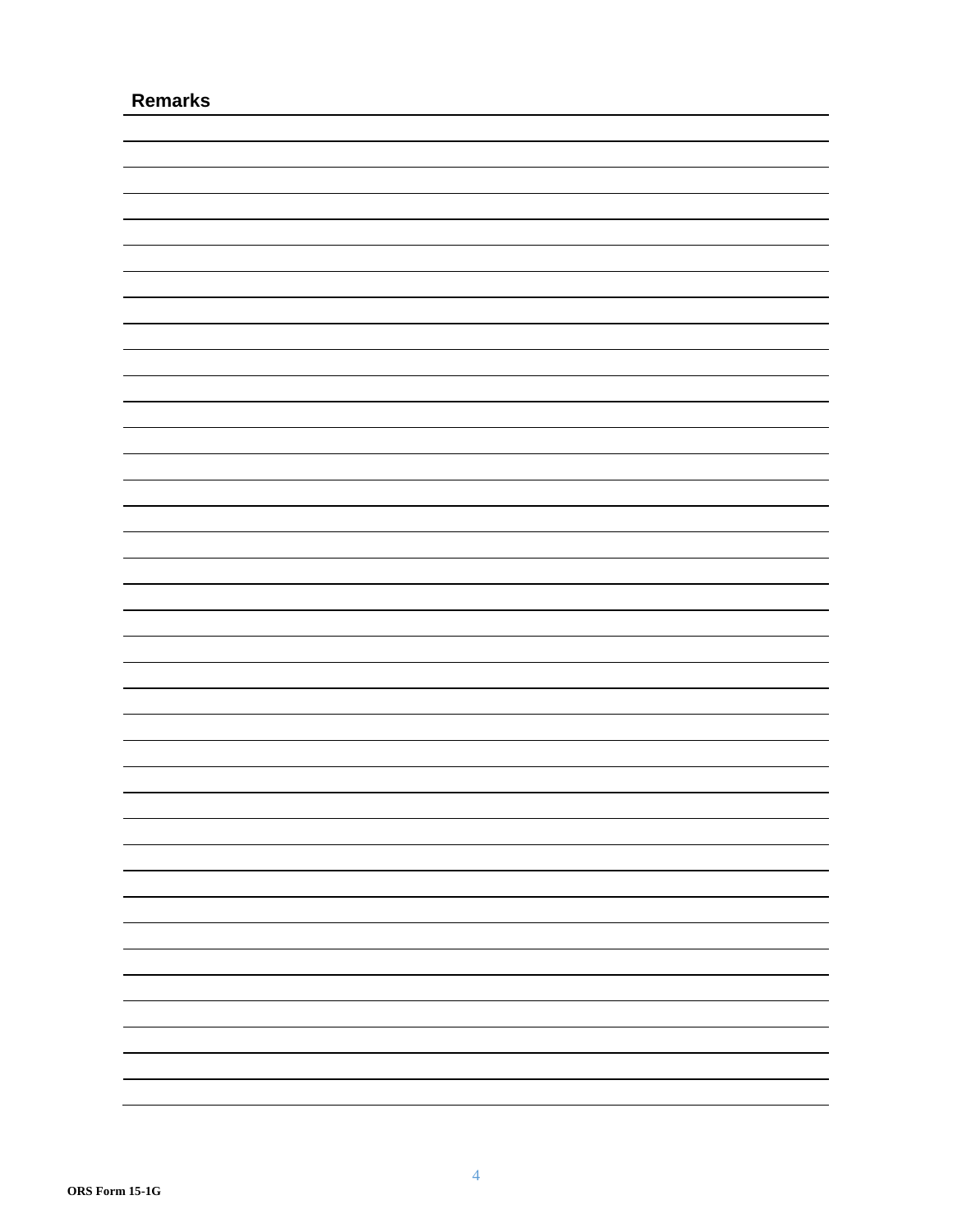| <b>OCCUPATIONAL REQUIREMENTS SURVEY - Leveling</b>                  |       | Schedule Number:                      |
|---------------------------------------------------------------------|-------|---------------------------------------|
| Occupation:<br>Quote:                                               |       |                                       |
| <b>Establishment Grade:</b>                                         |       | SOC:                                  |
| <b>Establishment Job Title:</b><br><b>Establishment Rate Range:</b> |       |                                       |
| Non-supervisory Lead Supervisory                                    |       |                                       |
|                                                                     |       |                                       |
| <b>Factor</b><br><b>KNOWLEDGE</b>                                   | Level | Education, experience, other comments |
| <b>JOB CONTROLS AND</b><br><b>COMPLEXITY</b>                        |       |                                       |
| <b>CONTACTS</b>                                                     |       |                                       |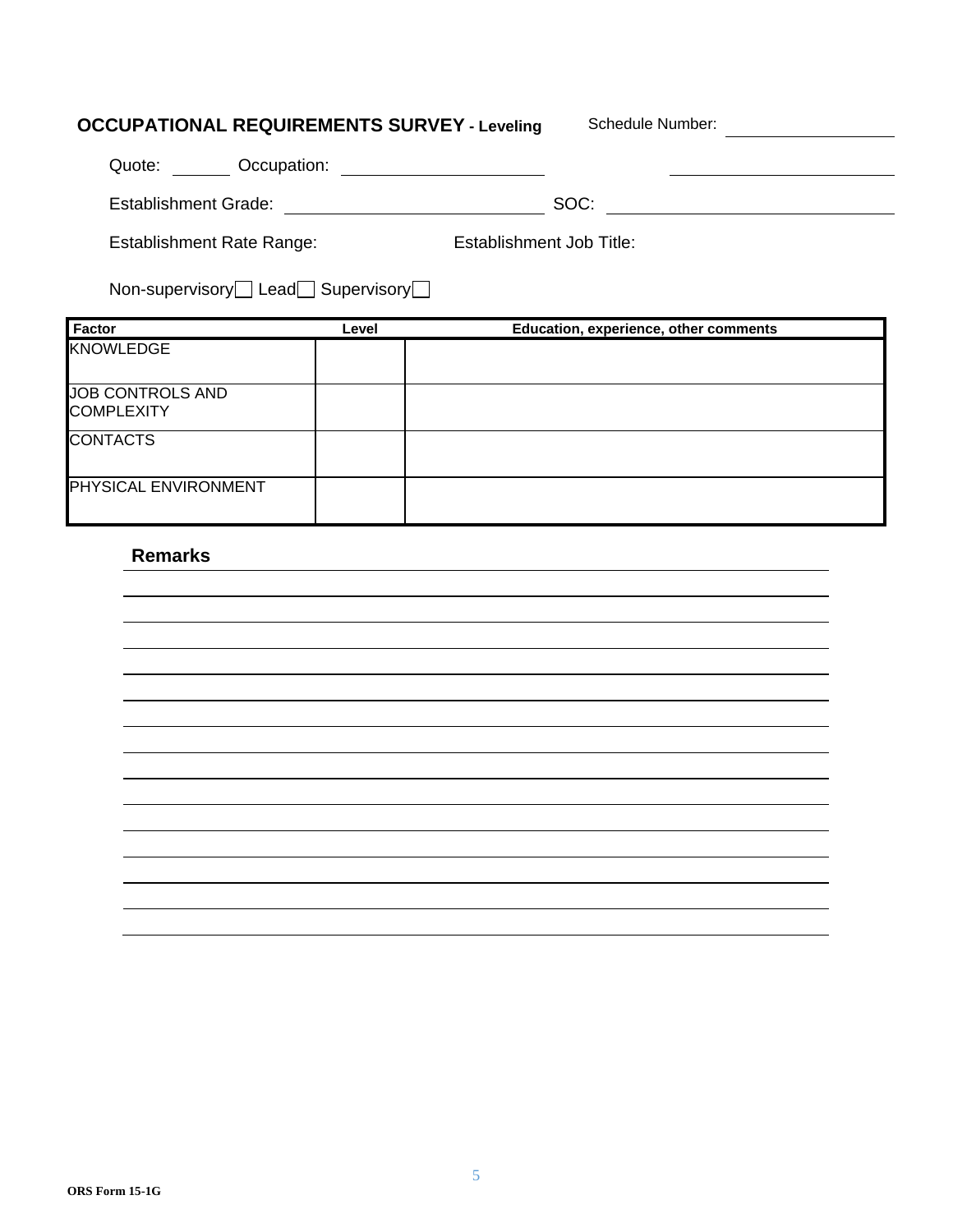# **OCCUPATIONAL REQUIREMENTS SURVEY - Leveling Schedule Number:** Quote: Occupation: Establishment Grade: SOC: Establishment Rate Range: Establishment Job Title: Non-supervisory Lead Supervisory

| Factor                  | Level | Education, experience, other comments |
|-------------------------|-------|---------------------------------------|
| <b>KNOWLEDGE</b>        |       |                                       |
|                         |       |                                       |
| <b>JOB CONTROLS AND</b> |       |                                       |
| <b>COMPLEXITY</b>       |       |                                       |
| <b>CONTACTS</b>         |       |                                       |
|                         |       |                                       |
| PHYSICAL ENVIRONMENT    |       |                                       |
|                         |       |                                       |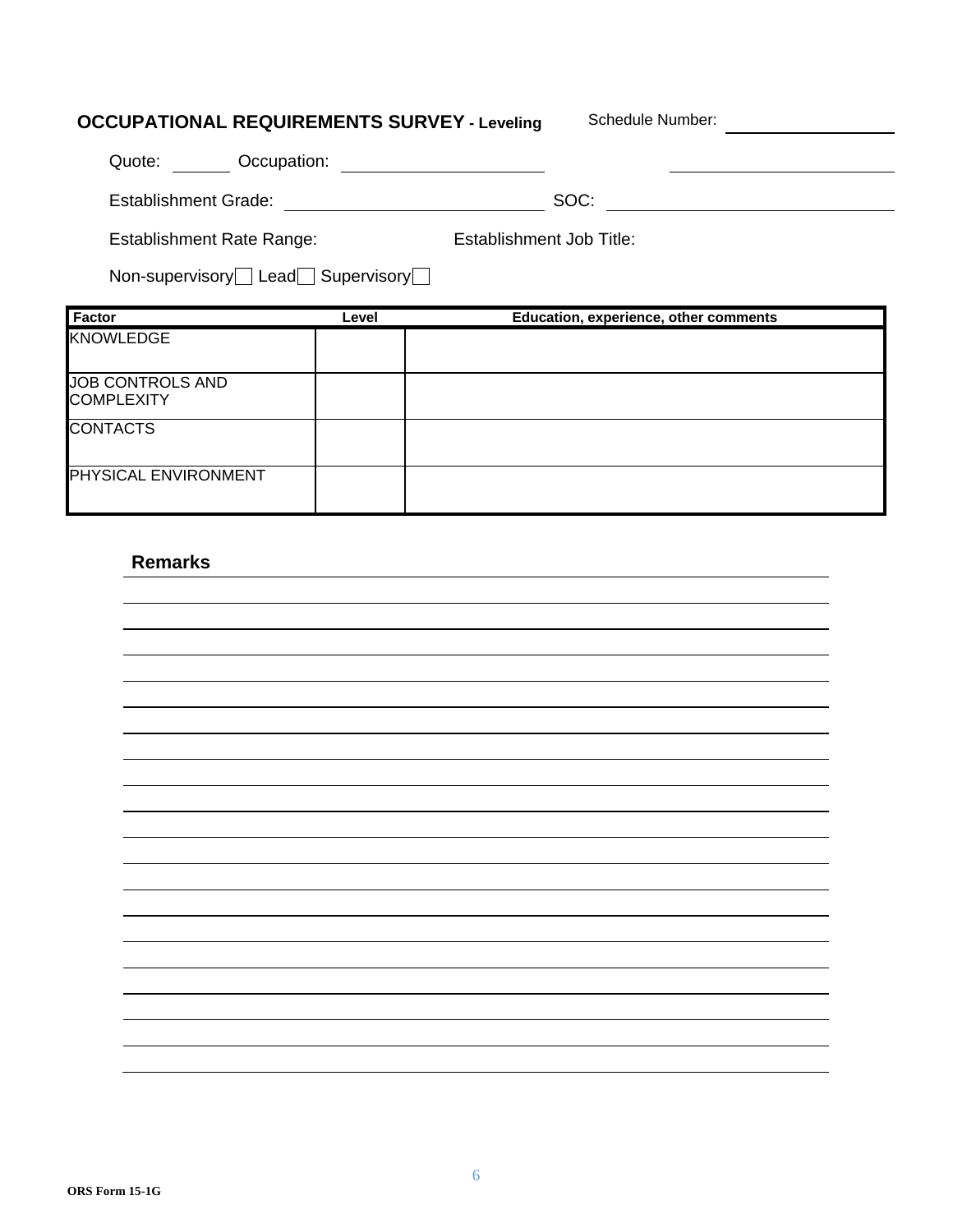| <b>OCCUPATIONAL REQUIREMENTS SURVEY - Leveling</b> |       | Schedule Number:                      |
|----------------------------------------------------|-------|---------------------------------------|
| Quote: Occupation:                                 |       |                                       |
| <b>Establishment Grade:</b>                        |       | SOC:                                  |
| <b>Establishment Rate Range:</b>                   |       | Establishment Job Title:              |
| Non-supervisory Lead Supervisory                   |       |                                       |
| Factor                                             | Level | Education, experience, other comments |
| <b>KNOWLEDGE</b>                                   |       |                                       |
| <b>JOB CONTROLS AND</b>                            |       |                                       |
| <b>COMPLEXITY</b>                                  |       |                                       |
|                                                    |       |                                       |
| <b>CONTACTS</b>                                    |       |                                       |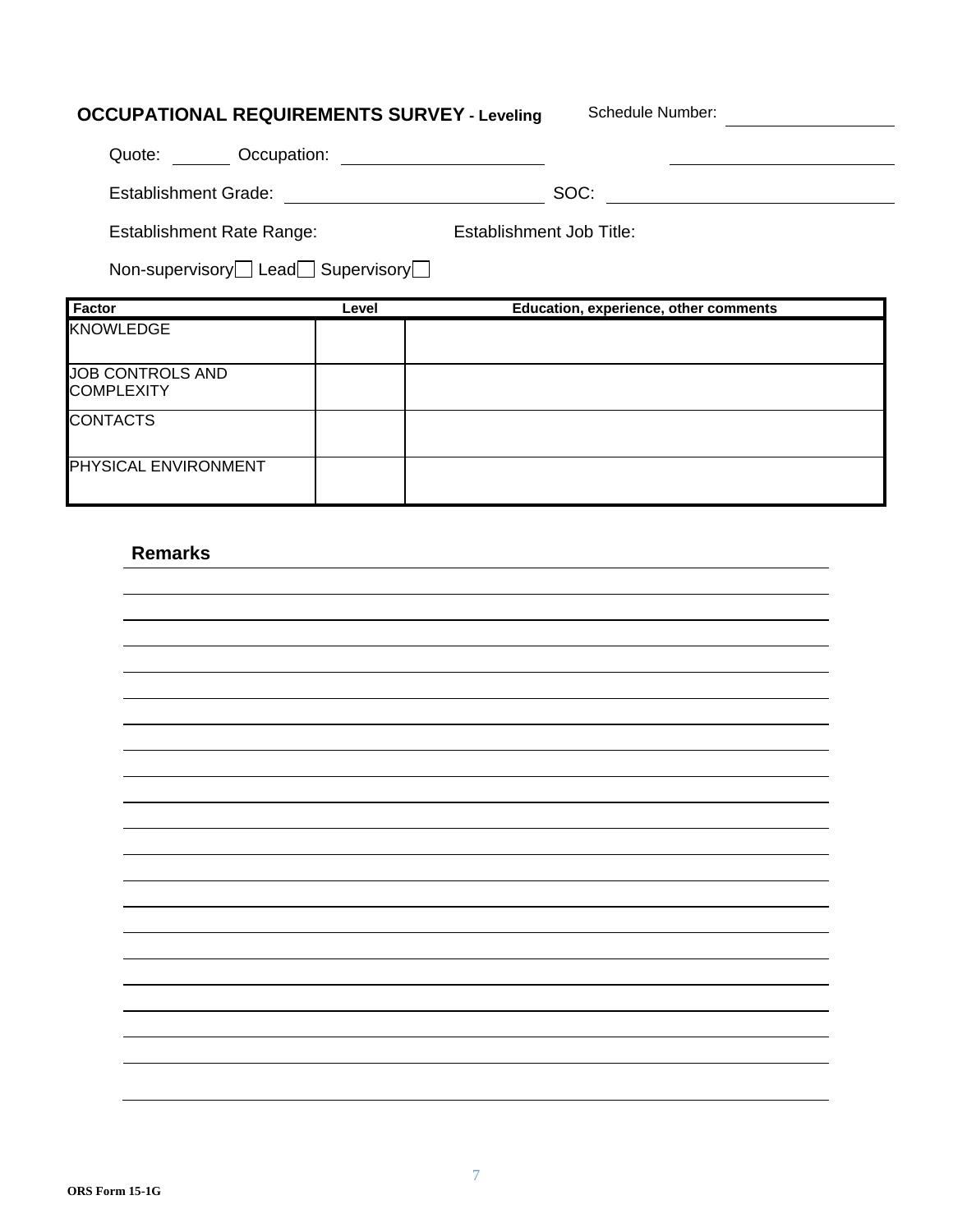| <b>OCCUPATIONAL REQUIREMENTS SURVEY - Leveling</b>           |       |  | Schedule Number:                      |
|--------------------------------------------------------------|-------|--|---------------------------------------|
| Quote: Occupation:                                           |       |  |                                       |
| Establishment Grade: <u>_________________</u>                |       |  | SOC:                                  |
| Establishment Job Title:<br><b>Establishment Rate Range:</b> |       |  |                                       |
| Non-supervisory Lead Supervisory                             |       |  |                                       |
| <b>Factor</b>                                                | Level |  | Education, experience, other comments |
| <b>KNOWLEDGE</b>                                             |       |  |                                       |
| <b>JOB CONTROLS AND</b><br><b>COMPLEXITY</b>                 |       |  |                                       |
| <b>CONTACTS</b>                                              |       |  |                                       |
| PHYSICAL ENVIRONMENT                                         |       |  |                                       |
|                                                              |       |  |                                       |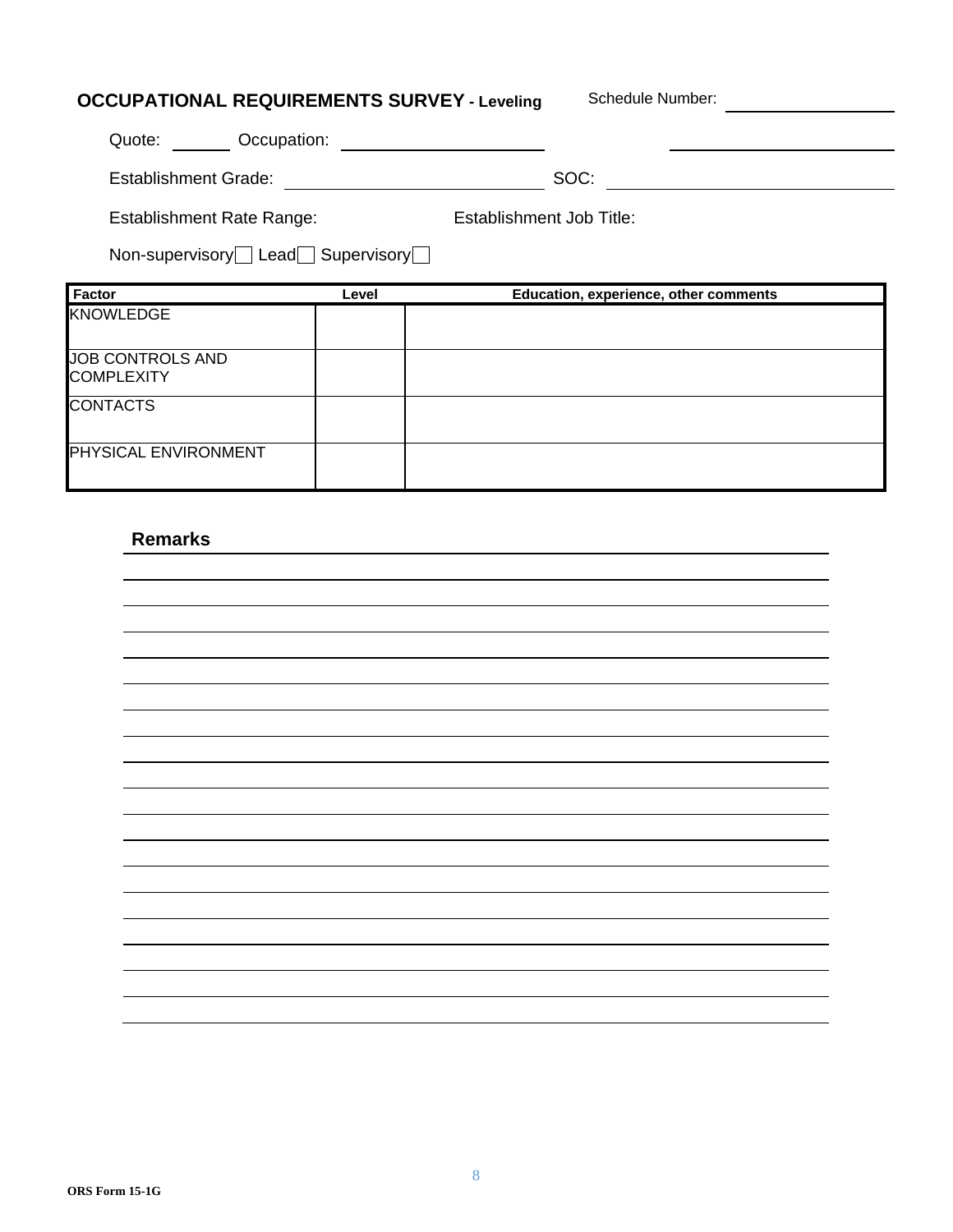| <b>OCCUPATIONAL REQUIREMENTS SURVEY - Leveling</b> |       | Schedule Number:                      |  |
|----------------------------------------------------|-------|---------------------------------------|--|
| Quote: Occupation:                                 |       |                                       |  |
| Establishment Grade:                               |       | SOC:                                  |  |
| <b>Establishment Rate Range:</b>                   |       | Establishment Job Title:              |  |
| Non-supervisory Lead Supervisory                   |       |                                       |  |
| <b>Factor</b>                                      | Level | Education, experience, other comments |  |
| <b>KNOWLEDGE</b>                                   |       |                                       |  |
| <b>JOB CONTROLS AND</b>                            |       |                                       |  |
| <b>COMPLEXITY</b>                                  |       |                                       |  |
| <b>CONTACTS</b>                                    |       |                                       |  |
|                                                    |       |                                       |  |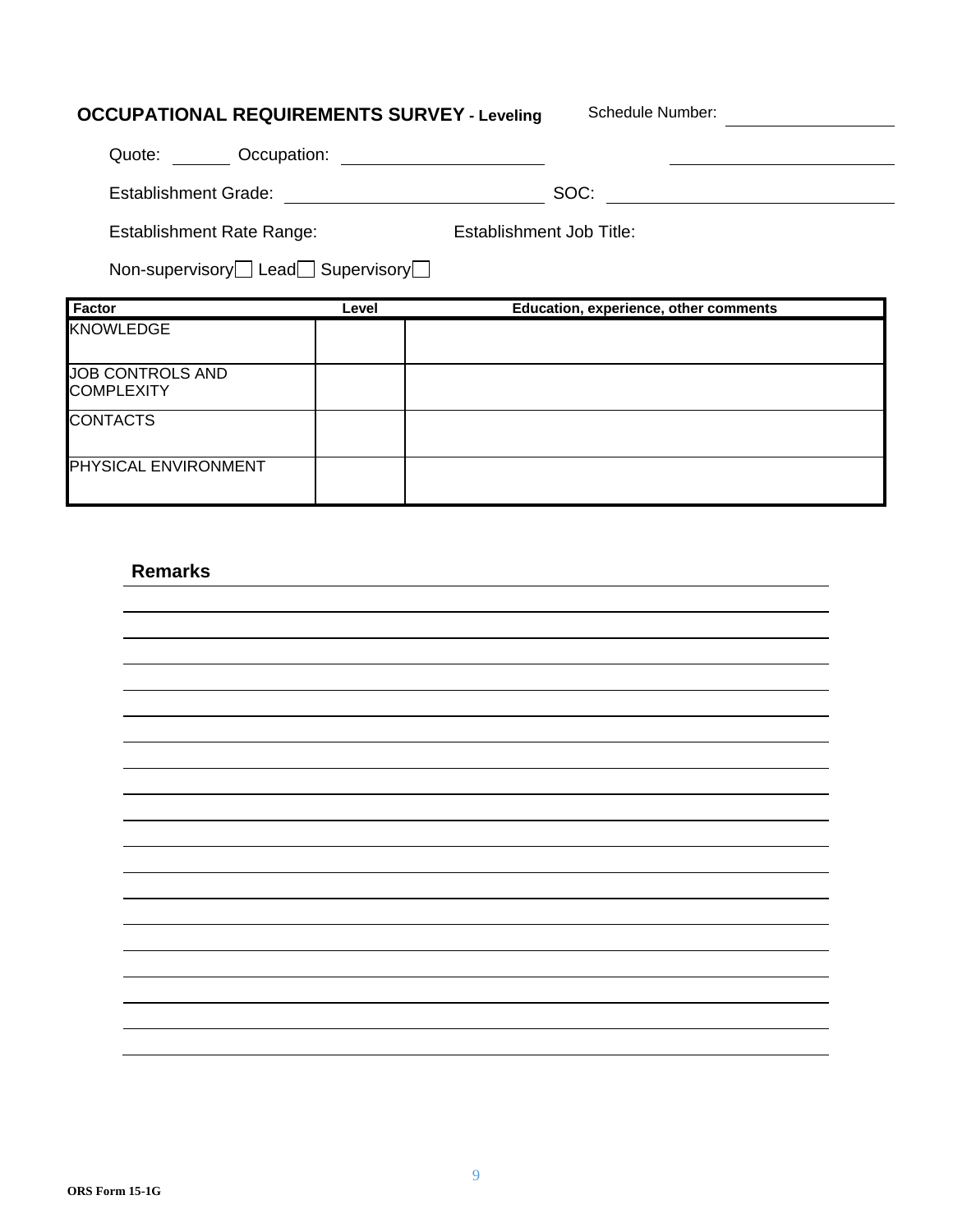| <b>OCCUPATIONAL REQUIREMENTS SURVEY - Leveling</b> |       | Schedule Number:                      |
|----------------------------------------------------|-------|---------------------------------------|
| Quote: Occupation:                                 |       |                                       |
| <b>Establishment Grade:</b>                        |       | SOC:                                  |
| <b>Establishment Rate Range:</b>                   |       | Establishment Job Title:              |
| Non-supervisory Lead Supervisory                   |       |                                       |
|                                                    |       |                                       |
| <b>Factor</b>                                      | Level | Education, experience, other comments |
| <b>KNOWLEDGE</b>                                   |       |                                       |
| <b>JOB CONTROLS AND</b>                            |       |                                       |
| <b>COMPLEXITY</b>                                  |       |                                       |
| <b>CONTACTS</b>                                    |       |                                       |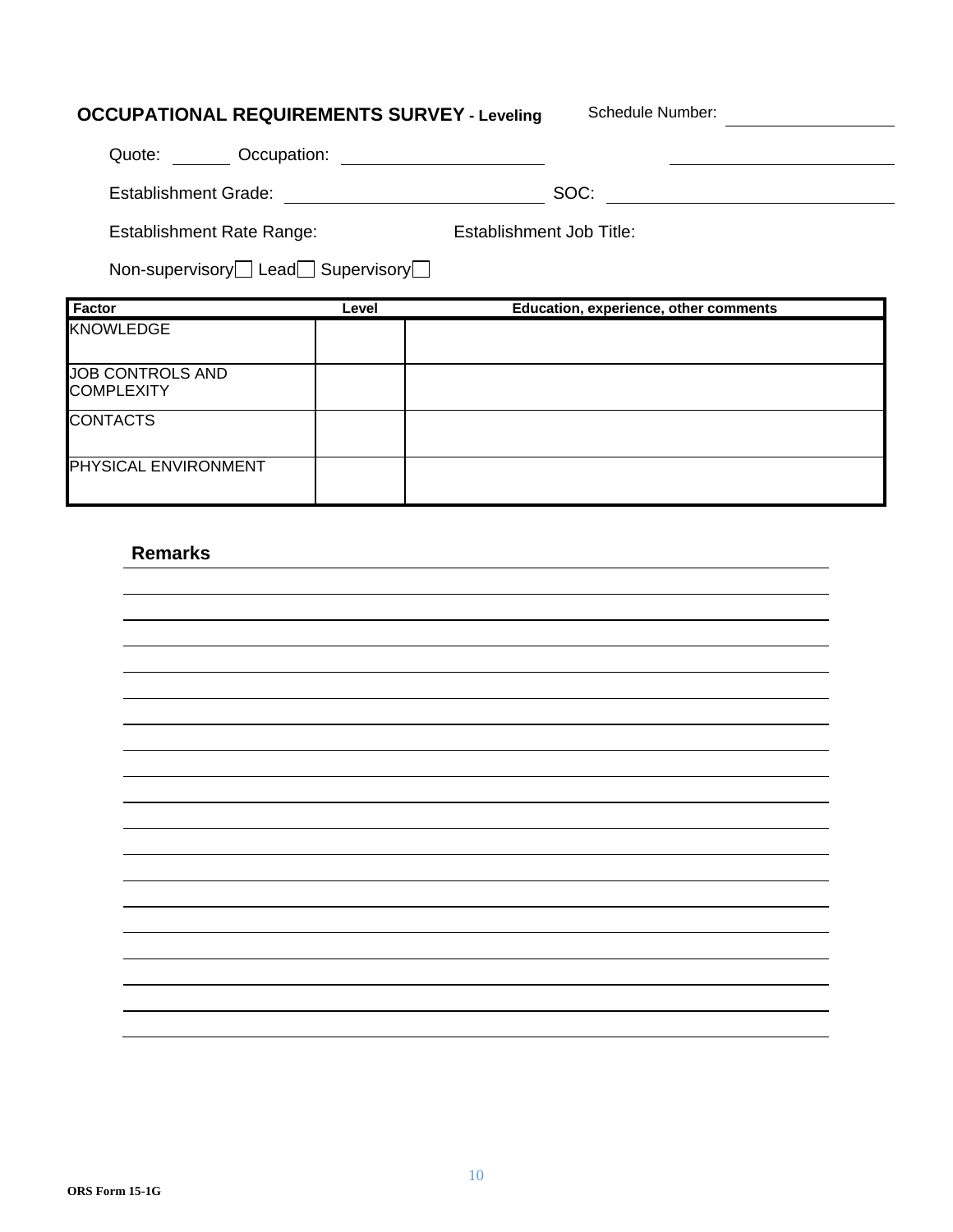| <b>OCCUPATIONAL REQUIREMENTS SURVEY - Leveling</b> |       | Schedule Number:                      |
|----------------------------------------------------|-------|---------------------------------------|
| Quote: Occupation:                                 |       |                                       |
| <b>Establishment Grade:</b>                        |       | SOC:                                  |
| <b>Establishment Rate Range:</b>                   |       | Establishment Job Title:              |
| Non-supervisory Lead Supervisory                   |       |                                       |
| Factor                                             | Level | Education, experience, other comments |
| <b>KNOWLEDGE</b>                                   |       |                                       |
|                                                    |       |                                       |
| <b>JOB CONTROLS AND</b><br><b>COMPLEXITY</b>       |       |                                       |
| <b>CONTACTS</b>                                    |       |                                       |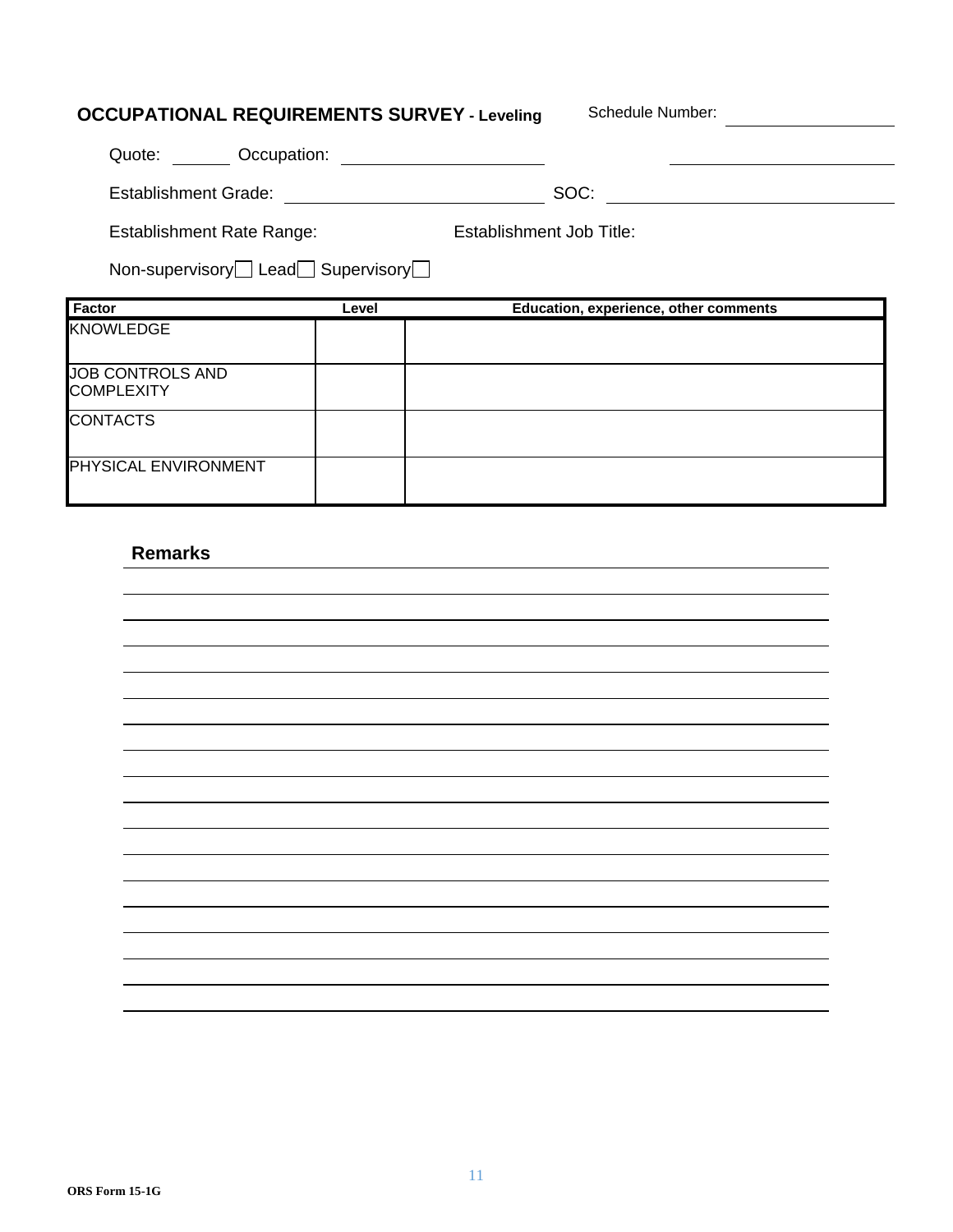| <b>OCCUPATIONAL REQUIREMENTS SURVEY - Leveling</b> |       | Schedule Number:                      |
|----------------------------------------------------|-------|---------------------------------------|
| Quote: Occupation:                                 |       |                                       |
| <b>Establishment Grade:</b>                        |       | SOC:                                  |
| <b>Establishment Rate Range:</b>                   |       | Establishment Job Title:              |
| Non-supervisory Lead Supervisory                   |       |                                       |
|                                                    |       |                                       |
| Factor                                             | Level | Education, experience, other comments |
| <b>KNOWLEDGE</b>                                   |       |                                       |
|                                                    |       |                                       |
| <b>JOB CONTROLS AND</b><br><b>COMPLEXITY</b>       |       |                                       |
| <b>CONTRACTS</b>                                   |       |                                       |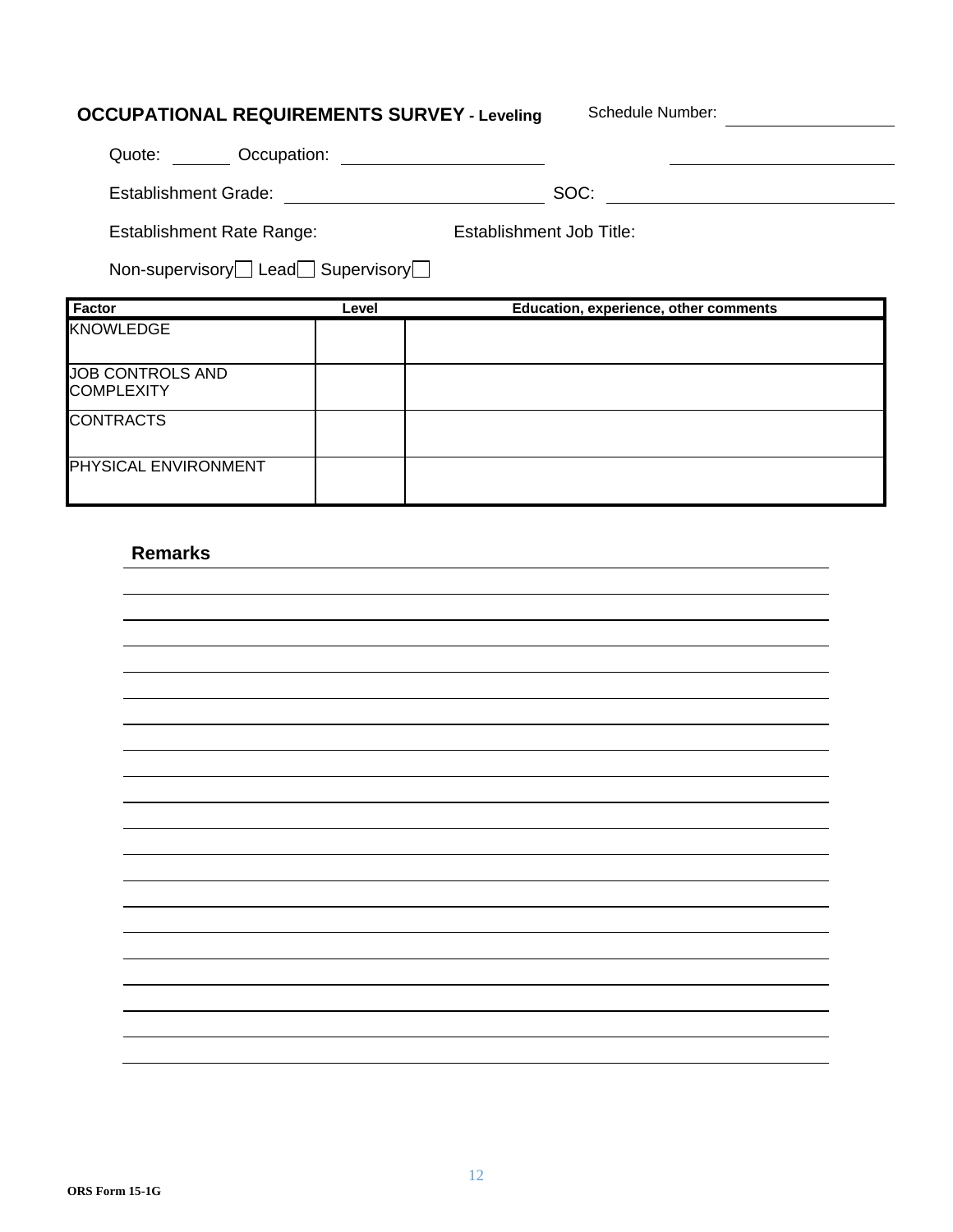#### **OCCUPATIONAL REQUIREMENTS SURVEY – Base Leveling Supervisor**

Schedule Number:

|            | <b>Supervisor</b>                |                        |                         |                          |  |
|------------|----------------------------------|------------------------|-------------------------|--------------------------|--|
| $1st \Box$ | $2^{nd}$                         | $3^{\text{rd}}$ $\Box$ | Line Supervisor/Manager |                          |  |
|            | Quote:                           | Occupation:            |                         |                          |  |
|            | <b>Establishment Grade:</b>      |                        |                         | SOC:                     |  |
|            | <b>Establishment Rate Range:</b> |                        |                         | Establishment Job Title: |  |

Highest Level Non-Supervisory Subordinate Position \_\_\_\_\_\_\_\_\_\_\_\_\_\_\_\_\_\_\_\_\_\_\_\_\_\_\_\_\_\_\_\_\_\_\_\_\_\_\_\_\_\_\_\_\_\_\_\_\_

| <b>Factor</b>                         | Level | Education, experience, other comments |
|---------------------------------------|-------|---------------------------------------|
| <b>KNOWLEDGE</b>                      |       |                                       |
|                                       |       |                                       |
| JOB CONTROLS AND<br><b>COMPLEXITY</b> |       |                                       |
|                                       |       |                                       |
| <b>CONTACTS</b>                       |       |                                       |
|                                       |       |                                       |
| PHYSICAL ENVIRONMENT                  |       |                                       |
|                                       |       |                                       |

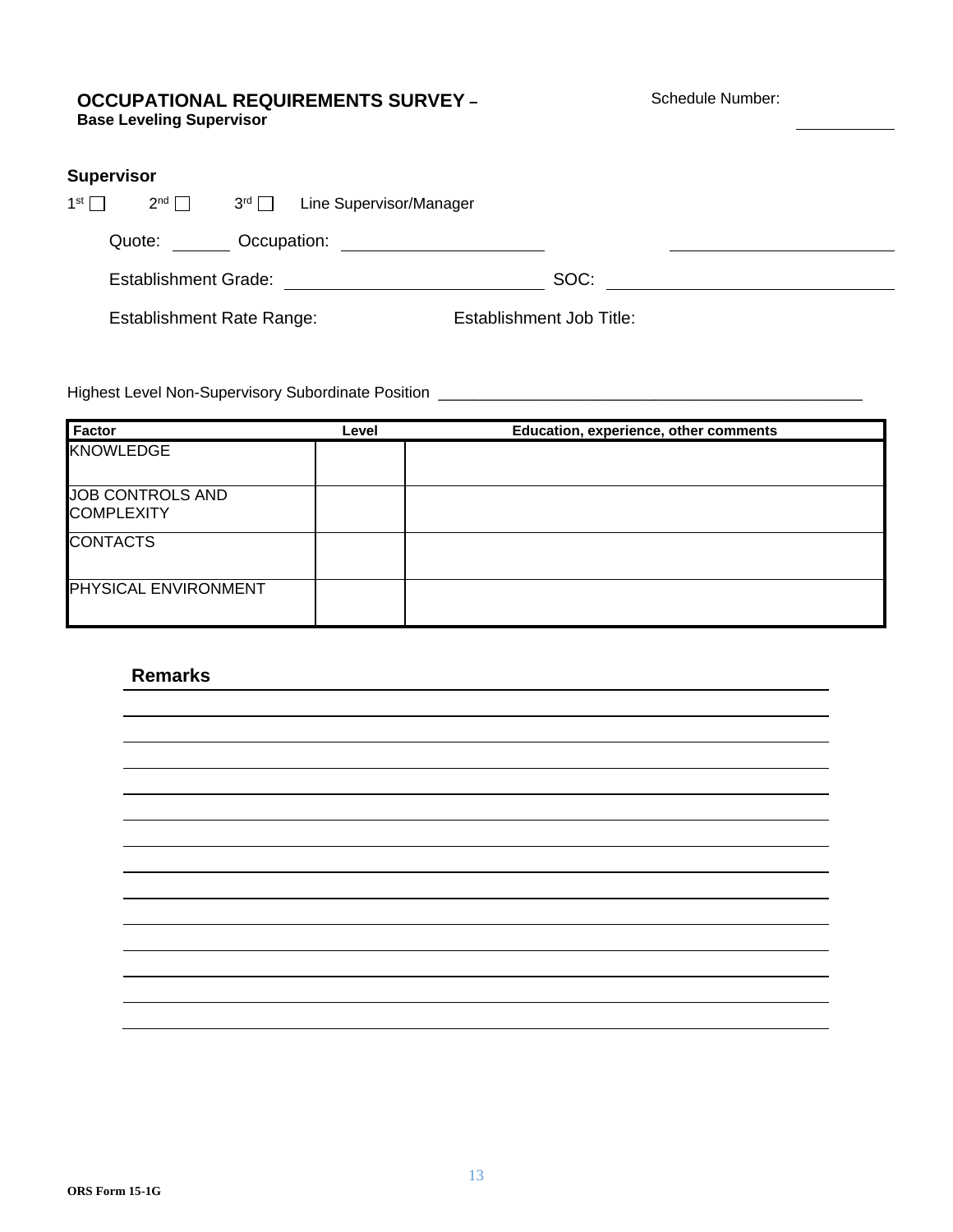## **OCCUPATIONAL REQUIREMENTS SURVEY –**

Schedule Number:

**Leveling on Duties and Responsibilities of Supervisor**

#### **Supervisor**

| 1st $\Box$ | $2^{nd}$                         | $3^{\text{rd}}$ $\Box$ | Line Supervisor/Manager |                          |  |
|------------|----------------------------------|------------------------|-------------------------|--------------------------|--|
|            | Quote:                           | Occupation:            |                         |                          |  |
|            | <b>Establishment Grade:</b>      |                        |                         | SOC:                     |  |
|            | <b>Establishment Rate Range:</b> |                        |                         | Establishment Job Title: |  |

| Factor                                       | Level | Education, experience, other comments |
|----------------------------------------------|-------|---------------------------------------|
| <b>KNOWLEDGE</b>                             |       |                                       |
| <b>JOB CONTROLS AND</b><br><b>COMPLEXITY</b> |       |                                       |
| <b>CONTACTS</b>                              |       |                                       |
| <b>PHYSICAL ENVIRONMENT</b>                  |       |                                       |

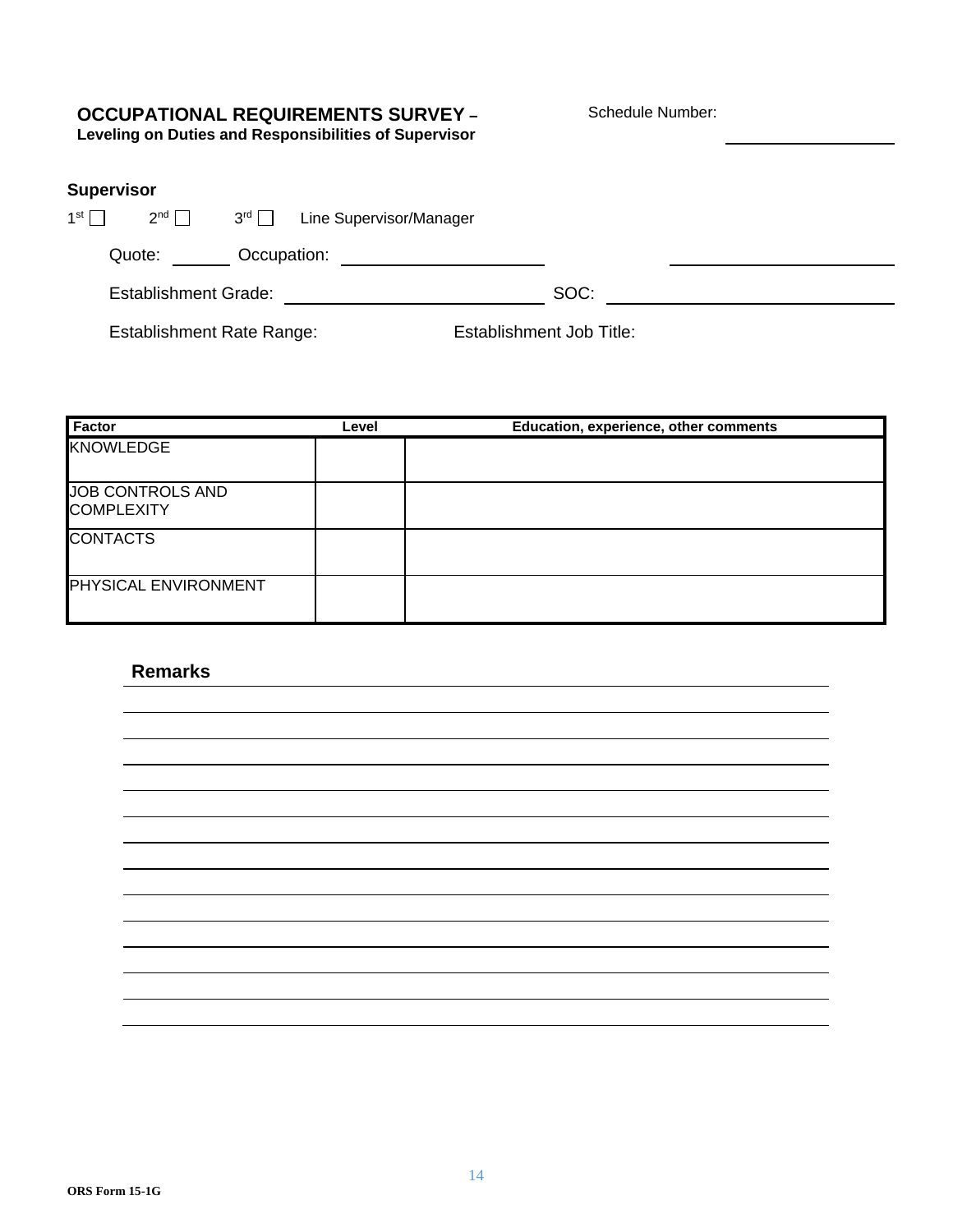#### **OCCUPATIONAL REQUIREMENTS SURVEY – Leveling Summary CONSIDEREMENTS CONTROL**<br> **Leveling Summary** Schedule Number:

| <b>Leveling Factors</b>               | <b>QUOTE 1</b> | QUOTE 2 | QUOTE 3 | <b>QUOTE 4</b> | QUOTE 5 | <b>QUOTE 6</b> | <b>QUOTE 7</b> | <b>QUOTE 8</b> |
|---------------------------------------|----------------|---------|---------|----------------|---------|----------------|----------------|----------------|
| <b>KNOWLEDGE</b>                      |                |         |         |                |         |                |                |                |
| JOB CONTROLS AND<br><b>COMPLEXITY</b> |                |         |         |                |         |                |                |                |
| <b>CONTACTS</b>                       |                |         |         |                |         |                |                |                |
| PHYSICAL ENVIRONMENT                  |                |         |         |                |         |                |                |                |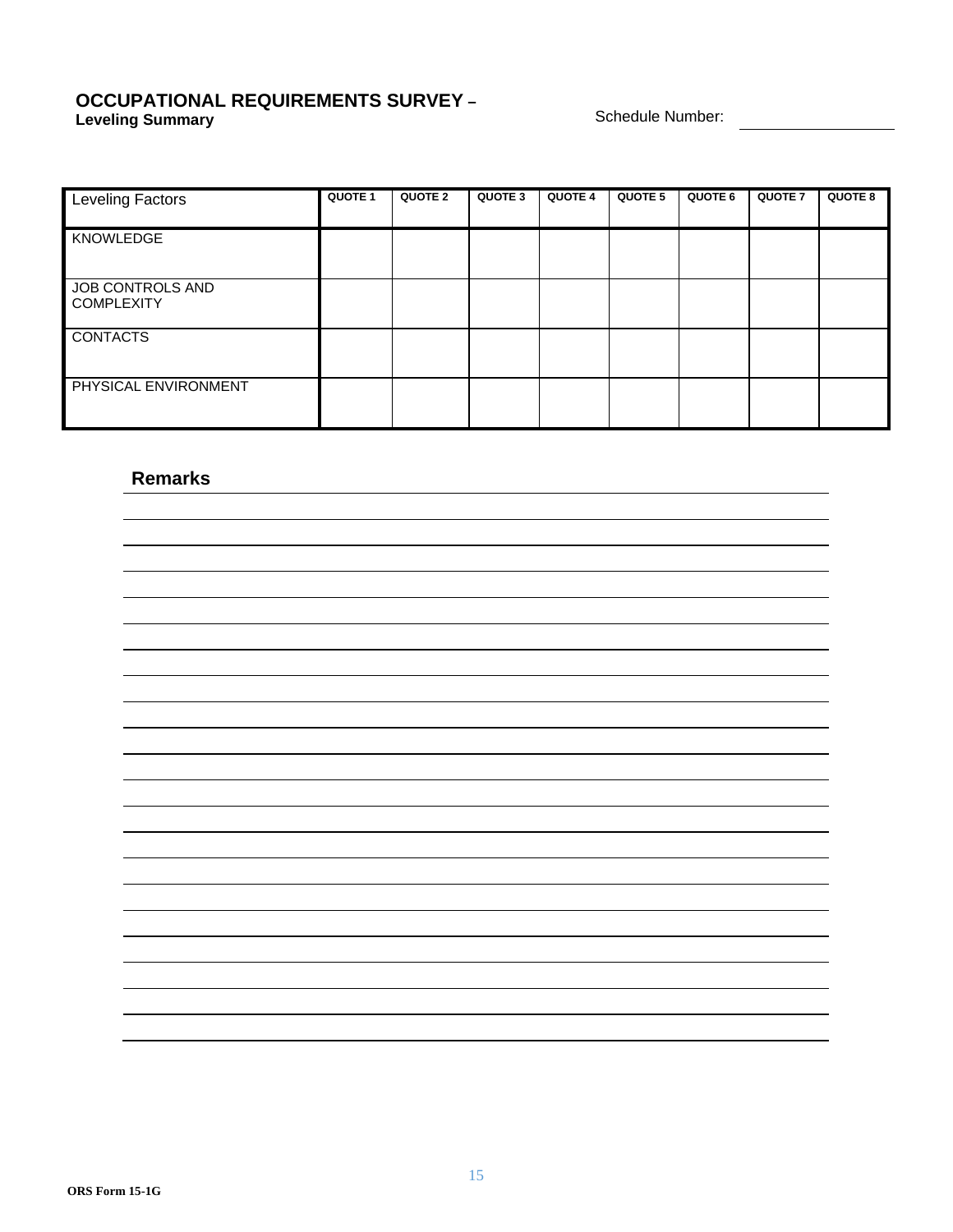#### **OCCUPATIONAL REQUIREMENTS SURVEY - Work Schedule**

Schedule Number:

| Quote # | Work Schedule # | Description/occupation | Hours/day | Hours/week | Weeks/year   Type |  |
|---------|-----------------|------------------------|-----------|------------|-------------------|--|
|         |                 |                        |           |            |                   |  |
|         |                 |                        |           |            |                   |  |
|         |                 |                        |           |            |                   |  |
|         |                 |                        |           |            |                   |  |
|         |                 |                        |           |            |                   |  |
|         |                 |                        |           |            |                   |  |
|         |                 |                        |           |            |                   |  |
|         |                 |                        |           |            |                   |  |
|         |                 |                        |           |            |                   |  |
|         |                 |                        |           |            |                   |  |

For "Work Schedule #" note also if Alternate work schedule (Only needed for index schedules)